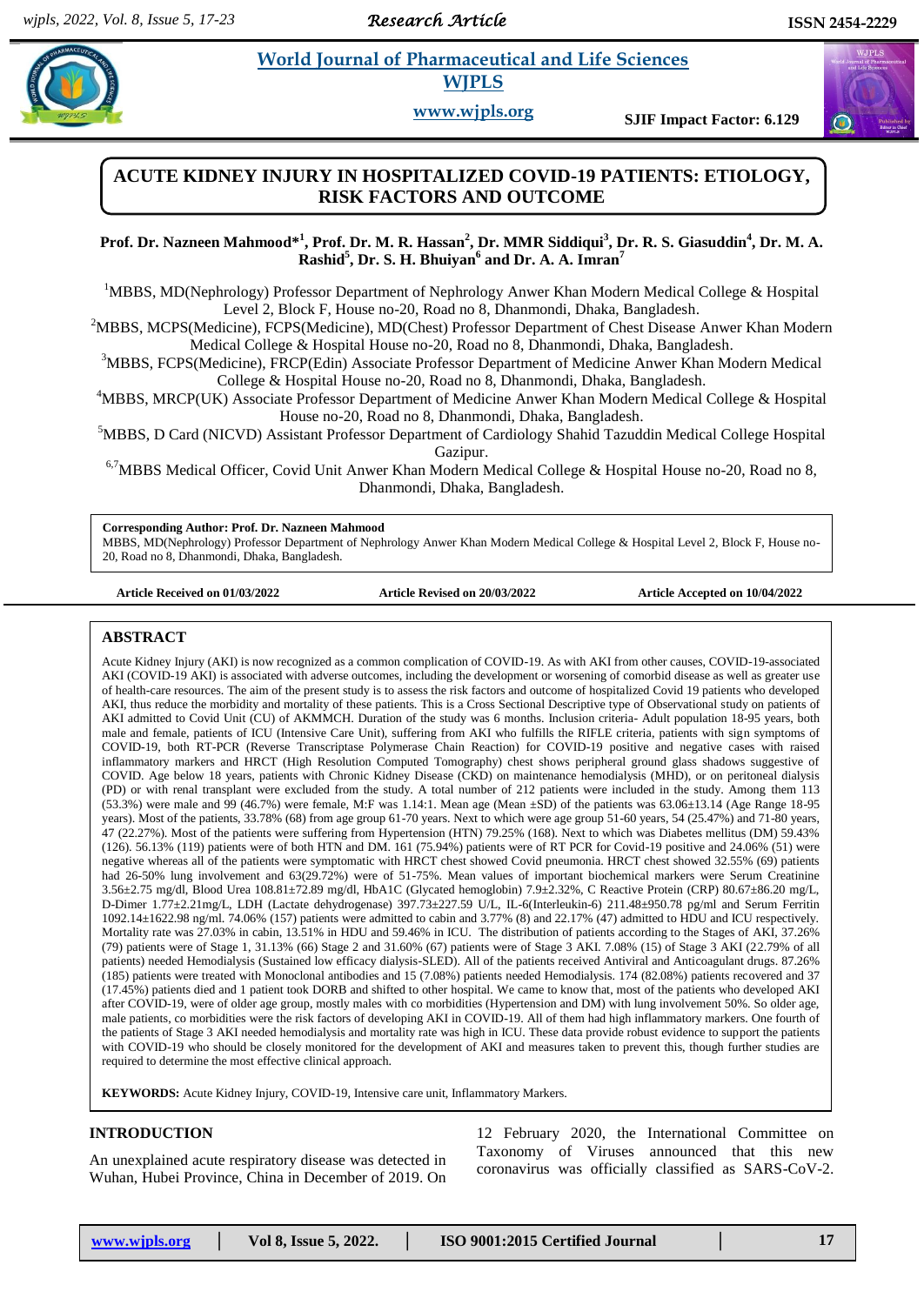The WHO also announced that the disease caused by SARS-CoV-2 had been officially named COVID-19.<sup>[1]</sup> As of 19 December 2021, more than 273 million COVID-19 cases and over 5.3 million deaths have been reported globally.<sup>[2]</sup> Covid 19 cases in Bangladesh are approaching 1,949,725 while death has surpassed 29,112 on February 28, 2022. Total patient recovered during this period is  $1,862,808$ .<sup>[3]</sup> COVID-19 has become a major infectious disease that seriously endangers human health.

COVID-19 is primarily transmitted through respiratory droplets and direct contact. $[4,5]$  Most patients with COVID-19 have dyspnea as the main clinical manifestation, and some cases may be complicated by heart, kidney, circulatory, liver, nerve and other multisystem injuries. $[6-10]$  These patients may eventually die of diffuse alveolar injury and progressive respiratory failure. The cytokine storm syndrome involved in the pathogenesis of acute respiratory distress syndrome and organ failure during SARS-Co V infection seems to be related to a massive inflammatory reaction. Viral replication in targeted organs, including the kidneys, induces systemic viral sepsis and systemic inflammatory responses, as well as subsequent cell damage in multiple organs. In addition, renal failure in patients with COVID-19 may occur due to rhabdomyolysis, hypoxemia, dehydration, presence of underlying diseases and improper administration of nonsteroidal antiinflammatory drugs.<sup>[11]</sup>

In 2003, 6.7% of SARS cases were complicated by acute renal impairment, and 91.7% of patients who died from SARS suffered from acute kidney injury (AKI) as a complication.<sup>[12]</sup> Studies also have shown that patients infected with SARS-CoV-2 had significantly increased serum creatinine (S. Cr) and hospital mortality after  $AKI.<sup>[13–15]</sup>$ 

Initial reports also indicated that rates of acute kidney injury (AKI) were negligible.<sup>[16-21]</sup> However, growing evidence has demonstrated that AKI is in fact prevalent among patients with COVID-19, particularly among patients in the intensive care unit  $(ICU)$ .  $[22-33]$  The reported rates of AKI are extremely variable; however, available evidence suggests that it likely affects >20% of hospitalized patients and  $>50\%$  of patients in the ICU.<sup>[22-</sup> <sup>33]</sup> Similar to the association of AKI with other forms of community-acquired pneumonia, AKI is now recognized as a common complication of COVID-19.<sup>[34]</sup> As with AKI from other causes, COVID-19-associated AKI (COVID-19 AKI) is associated with adverse outcomes, including the development or worsening of comorbid disease as well as greater use of health-care resources. However, despite considerable advances in our understanding and management of other forms of AKI, relatively little is known about the pathogenesis or optimal management of COVID-19 AKI.

The aim of the present study is to assess the risk factors and outcome of hospitalized Covid 19 patients who developed Acute Kidney Injury (AKI), thus reduce the morbidity and mortality of these patients.

#### **MATERIALS AND METHODS**

This study was conducted by the Covid Unit (Department of Nephrology), Anwer Khan Modern Medical College Hospital (AKMMCH), a tertiary level center of Dhaka, during the period of July 1, 2021 to December 31 2021. This is a Cross Sectional Descriptive type of Observational study on patients of Acute Kidney Injury (AKI) admitted to Covid Unit (CU) of AKMMCH. Duration of the study was 6 months. Intending sample size depending upon the coverage of the patients during the study period. Our Inclusion criteria were as follows- Adult population 18-95 years, both male and female, patients of ICU, suffering from Acute Kidney Injury (AKI) who fulfills the RIFLE criteria, patients with sign symptoms of Covid with or without RT-PCR (Reverse Transcriptase Polymerase Chain Reaction) for COVID-19 positive with raised inflammatory markers and HRCT chest shows peripheral ground glass shadows suggestive of COVID. Age below 18 years, patients with Chronic Kidney Disease (CKD) on maintenance hemodialysis (MHD), or on peritoneal dialysis or with renal transplant were excluded from the study.

The study protocol and the waiver of written informed consent were approved by the Ethical committee of AKMMCH. All the patients admitted to Intensive Care Units who fulfills the RIFLE criteria of Acute Kidney Injury were included in the study. Intending sample was depending upon the coverage of patients during study period. To maintain patient confidentiality and to ensure privacy, no personally identifying information was collected. However, clinical and laboratory data required for the study were gathered, which were sourced from the electronic health record system. The clinical data included age, sex, nationality, clinical presentation, contact and travel history, whether comorbidities were present, PaO2 /FiO2 (partial pressure of arterial oxygen/percentage of inspired oxygen) ratio, disease severity, whether mechanical ventilation or ICU was required at admission, whether death occurred in hospital, whether AKI was present and its outcome, and the need for renal replacement therapy (RRT). Laboratory data were also collected at admission (complete blood count, renal function, electrolytes, disease-related inflammatory markers, and the estimated glomerular filtration rate [eGFR] and during hospitalization, which included peak levels of creatinine and urea. All COVID-19 pneumonia treatments were recorded and noted on Data collection sheet. Blood samples were drawn in the morning, all the subject had rested for at least 10 minutes before blood sampling. Venous blood was collected from the cubital vein of the hand of the patients with minimal stasis without frothing using standard equipment. Serum was collected and was send for biochemical test.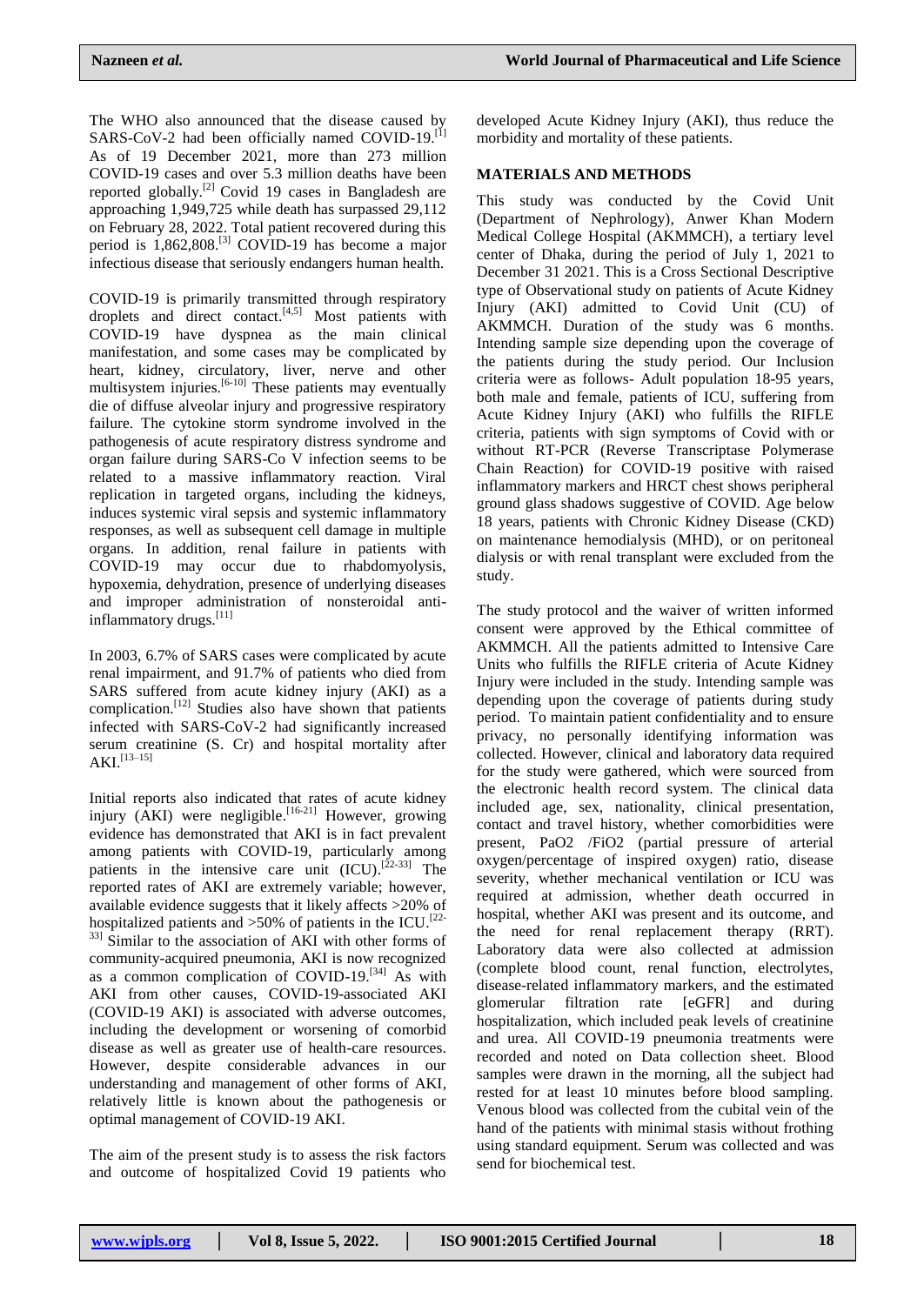(46.7%) were female, M:F was 1.14:1. Mean age (Mean

Data were processed and analyzed using computer software SPSS (Statistical Package for Social Science) version 20. The test statistics were used to analyze the data by descriptive statistics and Chi-square Test. The descriptive statistics are frequency, mean and standard deviation of mean. The data measured on continuous scale were presented as mean and standard deviation from the mean (SDM) were compared using Chi-square Test Categorical data were expressed as percentages and were evaluated using Chi-square Test. The level of significance is  $0.05$ . P-value  $\lt$  0.05 were considered significant. The summarized information were than presented in the from of tables and charts.

#### **Operational Definition**

#### **Acute Kidney Injury (AKI) and RIFLE's Criteria**

Acute Kidney Injury was defined as patients whose serum creatinine and/or urine output fulfilled the **RIFLE**  criteria. **Risk** class was defined as increase in serum creatinine  $\geq$  1.5 x baseline or urine output < 0.5 ml/kg/hour for the duration of  $\geq 6$  hours. **Injury** class was defined as increase in serum creatinine  $\geq 2$  x baseline or urine output  $< 0.5$  ml/kg/hour for the duration of  $>$ 12hours. **Failure** class was defined as increase in serum creatinine  $>3$  x baseline or an absolute serum creatinine 4mg/dl or urine output  $\leq$  0.3 ml/kg/hour for the duration of ≥ 24hours or anuria > 12 hours. **Loss** was defined as complete loss of kidney function  $> 4$  weeks, requiring dialysis. **ESRD** was defined as complete loss of kidney function, requiring dialysis for  $> 3$  months. Oliguria was defined as urine output below 500ml/day. Patients who fulfilled RIFLE criteria within 48 hours of admission were classified as community acquired AKI (CAAKI) and patients who fulfilled RIFLE criteria 48 hours after admission were classified as hospital acquired AKI (HAAKI). Complete renal recovery was defined as estimated glomerular filtration rate (eGFR) returning to a value of  $>60$ ml/min/1.73m<sup>2</sup> within 3 months. Chronic kidney disease (CKD) was defined as persistent reduction in eGFR after 3 months with a value  $<60$ ml/min/1.73m<sup>2</sup>. Mortality was defined as patients expiring during the hospital stay.<sup>[35,36,37]</sup>

#### **RESULT**

A total number of 212 patients were included in the study. Among them 113 (53.3%) were male and 99

#### **Table 1: Distribution of Patients According to Age.**

| <b>Age in Years</b> | No(%)       |
|---------------------|-------------|
| $<$ 20              | $0(0\%)$    |
| $21 - 30$           | 1(0.47%)    |
| $31 - 40$           | 13(6.23%)   |
| 41-50               | 16(7.65%)   |
| 51-60               | 54(25.47%)  |
| 61-70               | 68(33.78%)  |
| 71-80               | 47(22.27%)  |
| 81-90               | 8(3.91%)    |
| >90                 | $5(0.22\%)$ |
| Total               | 212(100%)   |

 $\pm$ SD) of the patients was 63.06 $\pm$ 13.14 (Age Range 18-95) years). Most of the patients, 33.78% (68) from age group 61-70 years. Next to which were age group 51-60 years 54 (25.47%) and 71-80 years 47 (22.27%) (Table 1). Most of the patients were suffering from Hypertension (HTN) 79.25% (168). Next to which was Diabetes mellitus (DM) 59.43% (126). 56.13% (119) patients were of both HTN and DM (Table 2).

161 (75.94%) patients were of RT PCR for Covid 19 positive and 24.06% (51) were negative whereas all of the patients were symptomatic with HRCT chest showed Covid pneumonia (Table 3). Table 4 described the lung involvement of the patients. 32.55% (69) patients had 26-50% lung involvement and 63(29.72%) were of 51- 75%. Mean values of important biochemical markers were Serum Creatinine 3.56±2.75 mg/dl, Blood Urea 108.81±72.89 mg/dl, HbA1C (Glycated hemoglobin) 7.9±2.32%, C Reactive Protein (CRP) 80.67±86.20 mg/L, D Dimer 1.77±2.21mg/L, LDH (Lactate dehydrogenase) 397.73±227.59 U/L, IL-6(Interleukin-6) 211.48±950.78 pg/ml, Serum Ferritin 1092.14±1622.98 ng/ml (Table 5). 74.06% (157) patients were admitted to cabin and  $3.77\%$  (8) and  $22.17\%$  (47) admitted to HDU and ICU respectively. Mortality rate was 27.03% in cabin, 13.51% in HDU and 59.46% in ICU (Table 6).

Table 7 describes the distribution of patients according to the Stages of AKI, 37.26% (79) patients were of Stage 1, 31.13% (66) Stage 2 and 31.60% (67) patients were of Stage 3 AKI. 7.08% (15) of Stage 3 AKI (22.79% of all patients) needed Hemodialysis (Sustained low efficacy dialysis-SLED) (Table 7). All of the patients received Antiviral and Anticoagulant drugs. 87.26% (185) patients were treated with Monoclonal antibodies and 15 (7.08%) patients needed Hemodialysis (Table 8) 174 (82.08%) patients recovered and 37 (17.45%) patients died and 1 patient took DORB and shifted to other hospital (Table 9).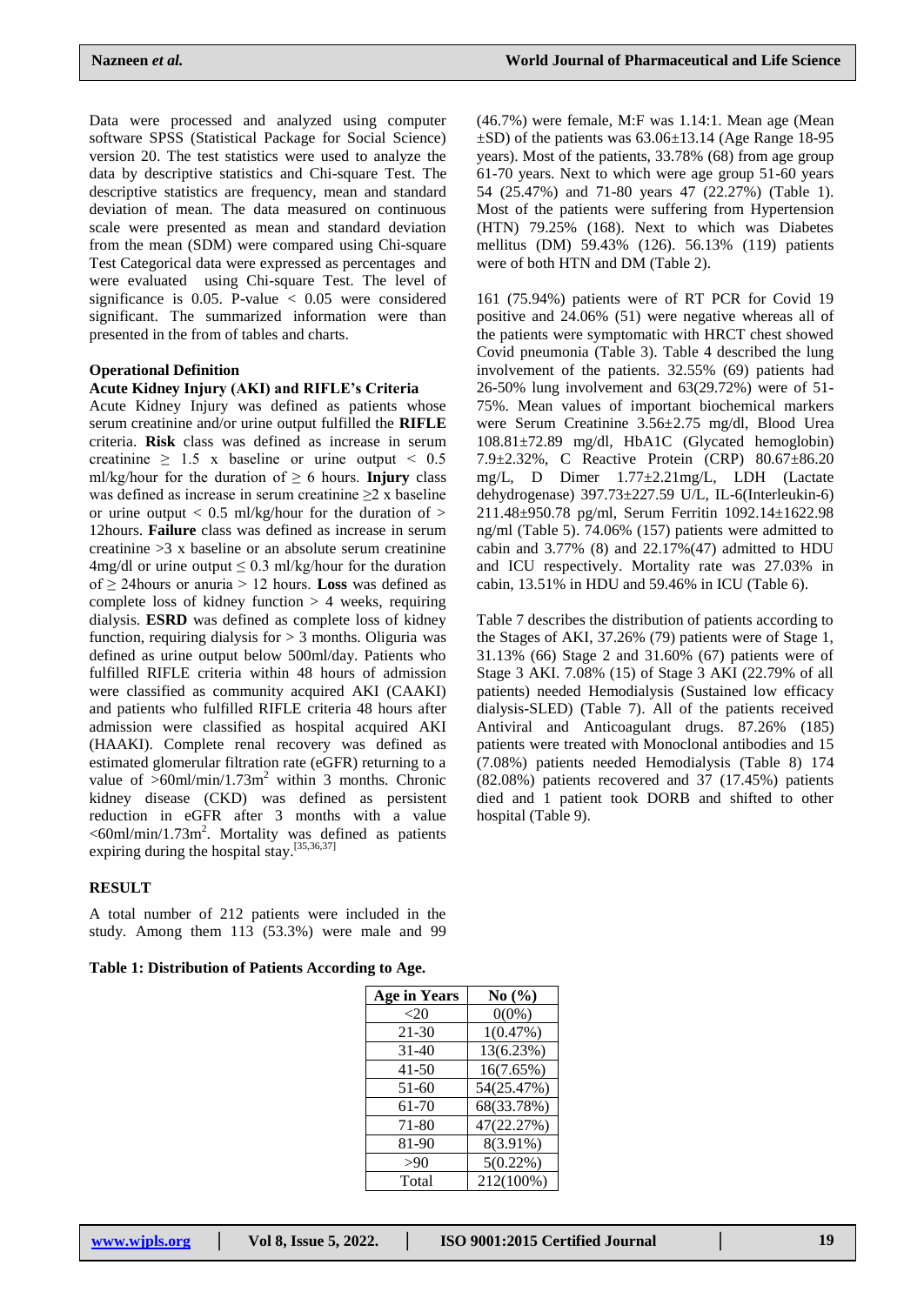# **Table 2: Distribution of Patients According to Primary Disease.**

| <b>Primary Disease</b>                                                                     | No $(\% )$  |
|--------------------------------------------------------------------------------------------|-------------|
| Hypertension                                                                               | 168(79.25%) |
| Diabetes Mellitus                                                                          | 126(59.43%) |
| Both Hypertension and Diabetes Mellitus                                                    | 119(56.13%) |
| Ischemic Heart Disease/NSTEMI/MI/CABG/PCI                                                  | 23(10.85%)  |
| Left Ventricular Failure/ Chronic Heart Failure                                            | 16(7.55%)   |
| Hypothyroid                                                                                | 12(5.66%)   |
| COPD, BA                                                                                   | 11(5.19%)   |
| Others (HBsAg positive, Anti HCV positive, Hyper-gammaglobulinemia, UTI/Urosepsis, APN, Ca | 18(8.49%)   |
| Breast, Salt losing nephropathy, OA, Bipolar disorder)                                     |             |
| No Primary Disease                                                                         | 34(16.04%)  |

NSTEMI-Non-ST elevated MI, MI-Myocardial infarction, CABG- Coronary artery bypass graft, PCI- Percutaneous coronary intervention, HBsAg- Hepatitis B virus surface antigen, HCV- Hepatitis C virus, UTI- Urinary tract infection, APN- Acute pyelonephritis, Ca- Carcinoma, OA- Osteoarthritis.

# **Table 3: Distribution of Patients According to RT-PCR Reports.**

| <b>RT-PCR</b>                                        | $\mathbf{No}(\% )$ |
|------------------------------------------------------|--------------------|
| RT-PCR Positive, Symptoms and HRCT Chest Positive    | 161(75.94%)        |
| RT-PCR Negative but Symptoms and HRCT Chest Positive | 51(24.06%)         |
| Total                                                | 212(100%)          |

RT-PCR- Reverse transcriptase polymerase chain reaction, HRCT- High resolution computed tomography

#### **Table 4: Distribution of Patients According to Lung involvement in HRCT Chest.**

| Lung involvement in HRCT Chest in percentage | No(%)      |
|----------------------------------------------|------------|
| $0-25%$                                      | 53(25%)    |
| 26-50%                                       | 69(32.55%) |
| 51-75%                                       | 63(20.72%) |
| $>75\%$                                      | 27(12.73%) |
| Total                                        | 212(100%)  |

# **Table 5: Distribution of Patients by baseline Biochemical variables(n-212).**

| <b>Biochemical parameters</b> | Mean +SD                 |
|-------------------------------|--------------------------|
| S. Creatinine                 | $3.56 \pm 2.75$ mg/dl    |
| B. Urea                       | $108.81 \pm 72.89$ mg/dl |
| HbA <sub>1</sub> C            | $7.9 \pm 2.32$ %         |
| C Reactive Protein            | $80.67 \pm 86.20$ mg/L   |
| D Dimer                       | $1.77 \pm 2.21$ mg/L     |
| Lactate Dehydrogenase         | 397.73±227.59U/L         |
| $IL-6$                        | 211.48±950.78pg/ml       |
| S. Ferritin                   | 1092.14±1622.98ng/ml     |

IL-6 Interleukin-6, HbA<sub>1</sub>C Glycated hemoglobin

# **Table 6: Distribution of Patients According to Clinical area of Admission and Death.**

| <b>Clinical Area</b> | Admission: No $(\% )$ | Death: No $(\% )$ |
|----------------------|-----------------------|-------------------|
| Cabin/Ward           | 157(74.06%)           | 10(27.03%)        |
| HDU                  | $8(3.77\%)$           | $5(13.51\%)$      |
| ICH                  | 47(22.17%)            | 22(59.46%)        |

HDU High dependency unit, ICU Intensive care unit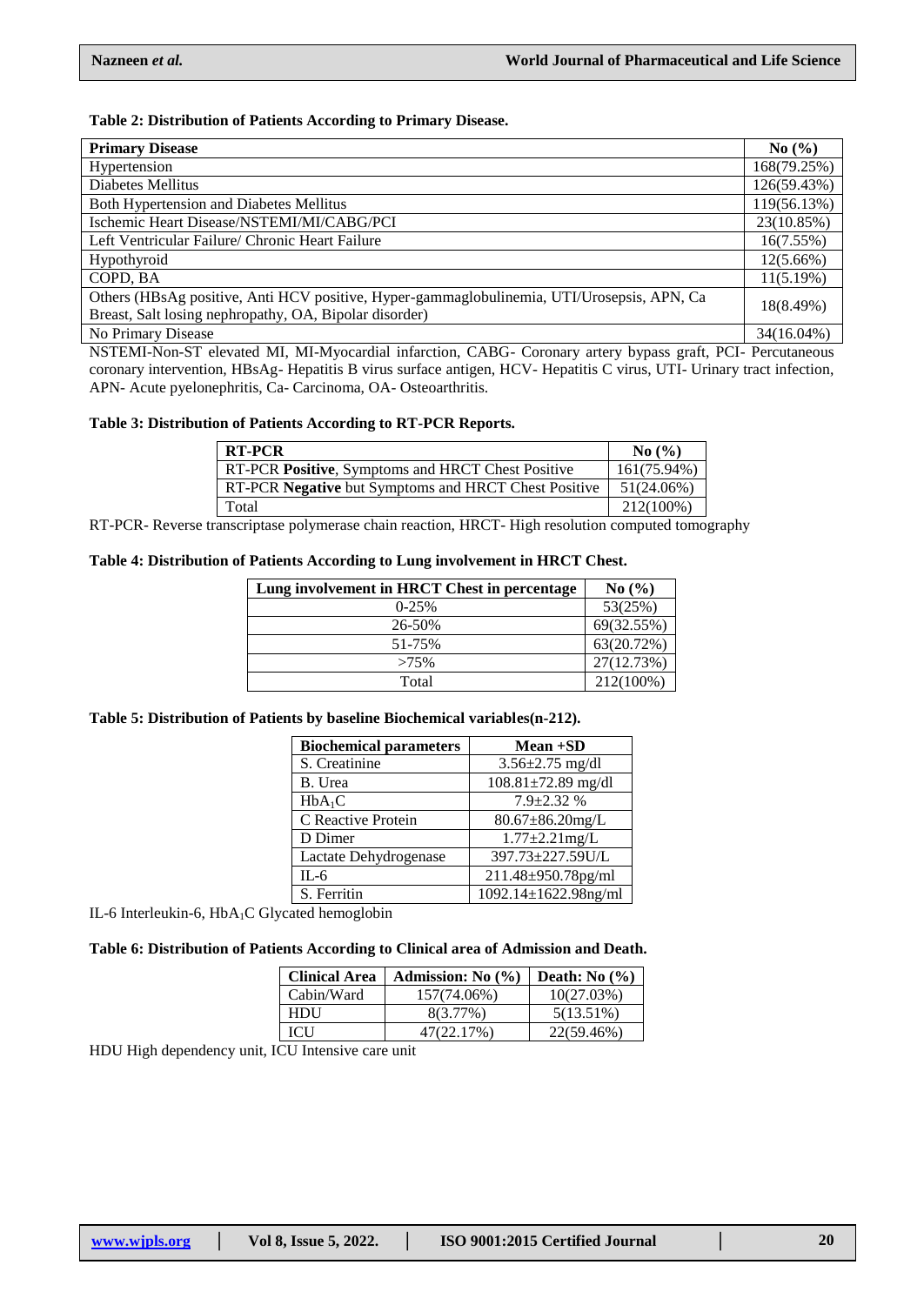| <b>Stages of AKI</b> | No(%)      | HD(SLED) needed                                                |
|----------------------|------------|----------------------------------------------------------------|
| Stage 1              | 79(37.26%) | $0(0\%)$                                                       |
| Stage 2              | 66(31.13%) | $0(0\%)$                                                       |
| Stage 3              | 67(31.60%) | 15(7.08% of total patients and 22.39% of Stage 3 AKI patients) |
| Total                | 212(100%)  |                                                                |

#### **Table 7: Distribution of Patients According to Stages of Acute Kidney Injury (AKI): (N-212).**

HD- Hemodialysis, SLED- Sustained low efficacy dialysis

#### **Table 8: Distribution of Patients According to Treatment Protocol.**

| <b>Treatment Given</b>                                   | Given No $(\% )$ | Not Given No $(\% )$ |
|----------------------------------------------------------|------------------|----------------------|
| Anti-viral (Remdesivir)                                  | 212(100%)        | $0(0\%)$             |
| Monoclonal Antibody (Tocilizumab/Adalimumab/Bevacizumab) | 185(87.26%)      | 37(14.74%)           |
| Hemodialysis needed                                      | $15(7.08\%)$     | 197(92.92%)          |

# **Table 9: Distribution of Patients According to Prognosis.**

| <b>Prognosis</b> | No(%)       |
|------------------|-------------|
| Recovered        | 174(82.08%) |
| Death            | 37(17.45%)  |
| <b>DORB</b>      | 1(0.47%)    |
| Total            | 212(100%)   |

DORB Discharged on risk bond.

# **DISCUSSION**

Currently, a number of published studies describe hospitalized patients with COVID-19 and AKI.<sup>[38]</sup> The incidence of AKI in these studies varies widely likely due to differences in criteria for hospital admission, definition of AKI, ethnicities, and other variables. The studies also have considerable heterogeneity among demographic characteristics, severity, risk factors, morbidities, and mortalities. In this issue of the American Journal of Nephrology, Zahid and colleagues performed a detailed retrospective analysis of AKI in 469 COVID-19 patients admitted to Brookdale University Hospital in Brooklyn, NY, of whom 27.1% developed this complication during hospitalization.<sup>[39]</sup>

In our study mean age of the patients was  $63.06\pm13.14$ years (Mean  $\pm$ SD) and range was 18-95 years. In the study of Lin L et al it is shown that 60.7% patients were of  $\geq 60$  years of age and a higher proportion of patients with Covid 19 from North America were aged  $\geq 65$  years.<sup>[40]</sup> Whereas in our study most of the patients 33.78% (68) were of 61-70 years age range which is similar to their study. In another study of VK Nitin et al it was found that Covid-19 patients with AKI were older, mean age 72.1±16.1 years (Mean ±SD) which is near to our study.<sup>[41]</sup> So AKI mostly developed in older age group with Covid-19. In the study of T Abdulraqeeb et al mean age was 54.3±13.5 years (Mean  $\pm$ SD) which was different from our study.<sup>[42]</sup> In the study of P Guangchang et al mean age of the patients was 56.3±13.4 years (Mean ±SD) and 54.7% (142 of 333) patients were male.<sup>[43]</sup>

53.3% (113 of 212) patients were male and 46.7%(99 of 212) were female in our study and M:F ratio was 1.14:1

which is similar to P Guangchang et al study. In the study of T Abdulraqeeb et al 60.3% (44) were male and 39.7% (29) were female.<sup>[42]</sup> Both the study were similar to our study, male predominant.

The prevalence of hypertension and diabetes mellitus was 32.2% (107 of 333) and 22.9% (76 of 333) respectively in the study of P Guangchang et al.  $[43]$  In our study, 168 (79.25%) patients were hypertensive and 128 (59.43%) patients suffering from diabetes mellitus. 56.13% (119) had both diabetes mellitus and hypertension which were much more than their study. So diabetes mellitus and hypertension are the risk factors of developing AKI in Covid-19.

In our study mean values of important investigations were, S Creatinine 3.56±2.75 mg/dl, CRP 80.67±86.20 mg/L, D Dimer 1.77±2.2 mg/L and S Ferritin 1092.14±1622.98 ng/ml. But in the study of T Abdulraqeeb et al S Creatinine 1.53±1.56 mg/dl, CRP 89.33±73.01 mg/L, D Dimer 2.78±4.31 mg/L and S Ferritin was  $946.01 \pm 647.12$ .<sup>[42]</sup> Which were near to our study.

In the study of T Abdulraqeeb 11.0% reached Stage 1 AKI, 15.1% Stage 2 and 13.7% reached Stage 3 AKI. Of all patients,  $7$  (9.6%) required hemodialysis.<sup>[42]</sup> In the study of C Lili et al the proportions with Stages 1, 2, 3 AKI were 39%, 19% and 42% respectively and 19% required hemodialysis.[44] Another concerning observation, of the study of Rudnick MR and Hilburg R was that 50.8% of the patients who developed AKI during hospitalization had Stage 3 AKI and rest 49.2% was Stage1 and  $2.^{[45]}$  In our study 37.26% (79) patients were of Stage 1, 31.13% (66) Stage 2 and 31.60% (67) patients were of Stage 3 AKI. 7.08% (15) of Stage 3 AKI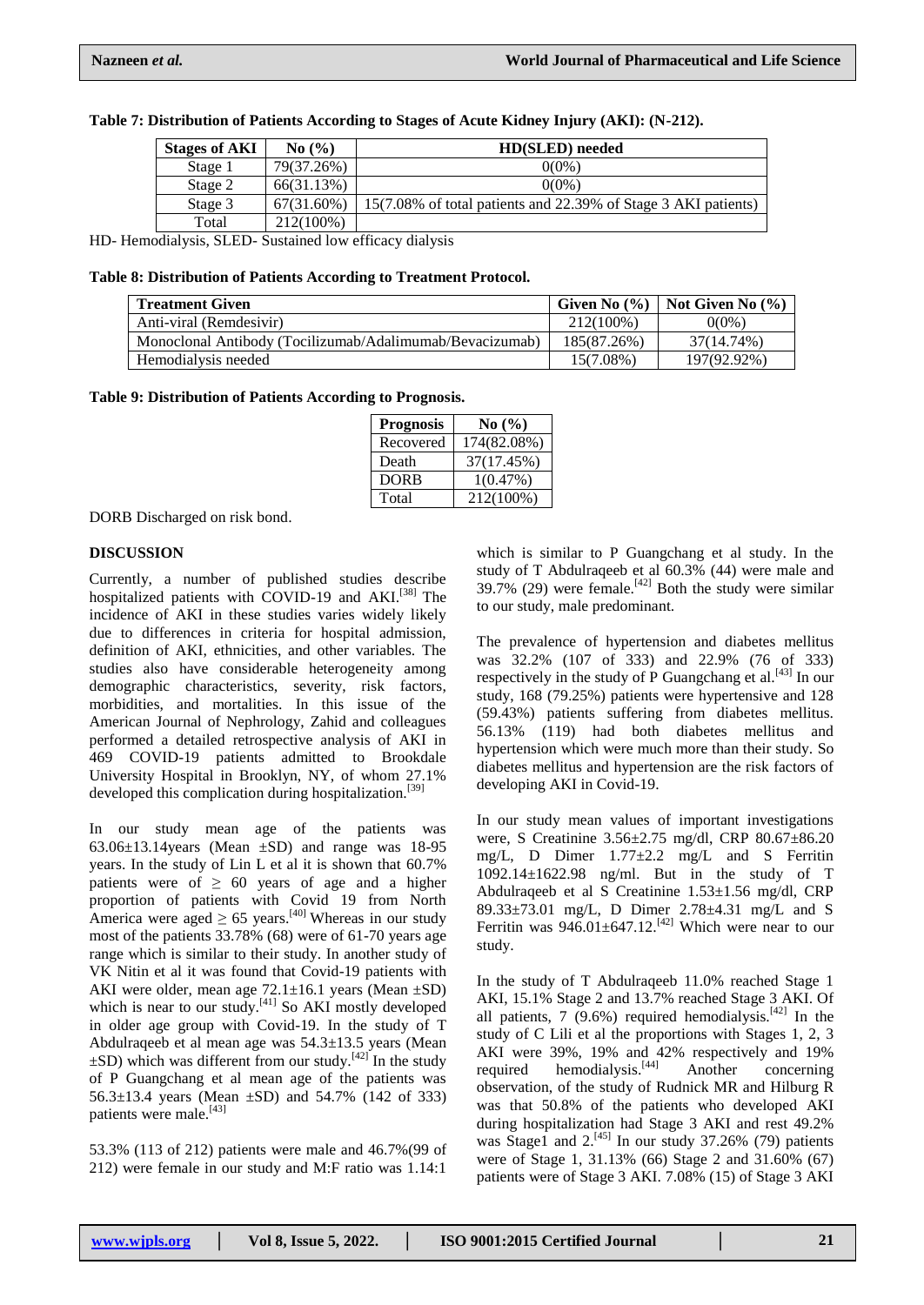(22.79% of all patients) needed hemodialysis (Sustained low efficacy dialysis-SLED). Our study was similar to other studies.

In the study of VK Nitin mortality rate was higher in COVID-19 AKI  $(60.1\%)$ .<sup>[41]</sup> In our study 17.45%  $(37)$ patient died among which 59.46% (22) were from ICU, 13.51% (5) from HDU and 10 (27.03%) from cabin. Mortality rate was higher in ICU (59.46%). 82.08% (174) patients were recovered. So overall mortality rate of our study was much lower than other study.

From above discussion we came to know that, most of the patients who developed AKI after COVID-19, were of older age group, mostly males with co morbidities (Hypertension and DM) with lung involvement 50%. They had high inflammatory markers. One fourth of the patients of Stage 3 AKI needed hemodialysis and mortality rate was high in ICU.

# **CONCLUSION**

In conclusion, we found high incidence of AKI in patients with COVID-19 that was independently associated with greater age and comorbidities. These data provide robust evidence to support the patients with COVID-19 who should be closely monitored for the development of AKI and measures taken to prevent this, though further studies are required to determine the most effective clinical approach. AKI was a common and serious complication of COVID-19. Older age and having severe COVID-19 were independent risk factors for AKI. The risk of in hospital death was significantly increased in patients with COVID-19 complicated by AKI.

# **LIMITATION**

This study has some limitations. The causal relationships between different variables and AKI cannot be confirmed given the observational nature of the study. These results cannot be generalized to the entire population with COVID-19 pneumonia in Bangladesh because of the relatively small sample size and singlecentered nature of the study. Multi-center studies could confirm the rate of AKI in COVID-19.

# **ACKNOWLEDGEMENTS**

The authors gratefully acknowledge all the Doctors and Staff of COVID 19 Unit of Anwer Khan Modern Medical College Hospital.

**Conflict of interest:** No conflict of interest.

# **REFERENCES**

1. Alexander Gorbalenya E E, Baric RS, de Groot RJ, et al. Severe acute respiratory syndrome-related coronavirus: the species and its viruses – a statement of the coronavirus Study Group. bioRxiv, 2020.

- 2. Weekly epidemiological update on Covid 19-21, December 2021. [http://www.who.int/emergencies](http://www.who.int/emergencies/diseases/nov) [/diseases/nov](http://www.who.int/emergencies/diseases/nov) corona virus-2021/situation-reports.
- 3. Bangladesh: WHO Corona virus Disease (COVID-19) Dashboard. http://covid19.who.int>country>bd. Assessed Feb 28, 2021. Copyright@2021 MIS DGHS Date Source: HEUC & Control Room, IEDCR, DHIS 2. Technical assistance by: UNICEF. Last update 28/2/2022.
- 4. Kim JY, Ko JH, Kim Y, et al. Viral load kinetics of SARS-CoV-2 infection in first two patients in Korea. J Korean Med Sci., 2020; 35: e86.
- 5. Holshue ML, DeBolt C, Lindquist S, et al. First case of 2019 novel coronavirus in the United States. N Engl J Med, 2020; 382: 929–36.
- 6. Kun-Long Ma Z-HL, Cao C-feng, Liu M-K, et al. COVID-19 myocarditis and severity Factors: an adult cohort study. medRxiv, 2020.
- 7. Xin Zhao ZL. The impact of coronavirus disease 2019 (COVID-19) on liver injury in China: a systematic review and meta-analysis. medRxiv, 2020.
- 8. Bo Diao CW, Wang R, Feng Z, et al. Human kidney is a target for novel severe acute respiratory syndrome coronavirus 2 (SARSCoV-2) infection. medRxiv, 2020.
- 9. Ling Mao MW, Chen S, He Q, et al. Neurological manifestations of hospitalized patients with COVID-19 in Wuhan, China: a retrospective case series study. medRxiv, 2020.
- 10. Hao Zhou WC, Li Z, Yang B, et al. Delayed-Phase thrombocytopenia in patients of coronavirus disease 2019 (COVID-19). medRxiv 2020. Protected by copyright March 11, 2022 at Bangladesh: BMJ-PG Sponsored. http://bmjopen.bmj.com/ BMJ Open: first published as 10.1136/bmjopen-2020-042573 on 10 November 2020. Downloaded from 12 Lin L, et al. BMJ Open, 2020; 10: e042573. doi:10.1136/bmjopen-2020-042573 Open access
- 11. Yalameha B, Roshan B, VKS Bhaskar L, et al. Perspectives on the relationship of renal disease and coronavirus disease 2019. J Nephropharmacol, 2020; 9: e22.
- 12. Chu KH, Tsang WK, Tang CS, et al. Acute renal impairment in coronavirus-associated severe acute respiratory syndrome. Kidney Int, 2005; 67: 698–705.
- 13. Yichun Cheng RL, Wang K, Zhang M, et al. Kidney impairment is associated with in-hospital death of COVID-19 patients. medRxiv, 2020.
- 14. Wu M, Yao J, Li J, et al. Caution on kidney dysfunctions of COVID-19 patients. medRxiv, 2020.
- 15. Ali H, Daoud A, Mohamed MM, et al. Survival rate in acute kidney injury superimposed COVID-19 patients: a systematic review and meta-analysis. Ren Fail, 2020; 42: 393–7.
- 16. Wang, D. et al. Clinical characteristics of 138 hospitalized patients with 2019 novel coronavirusinfected pneumonia in Wuhan, China. JAMA, 2020; 323: 1061–1069.